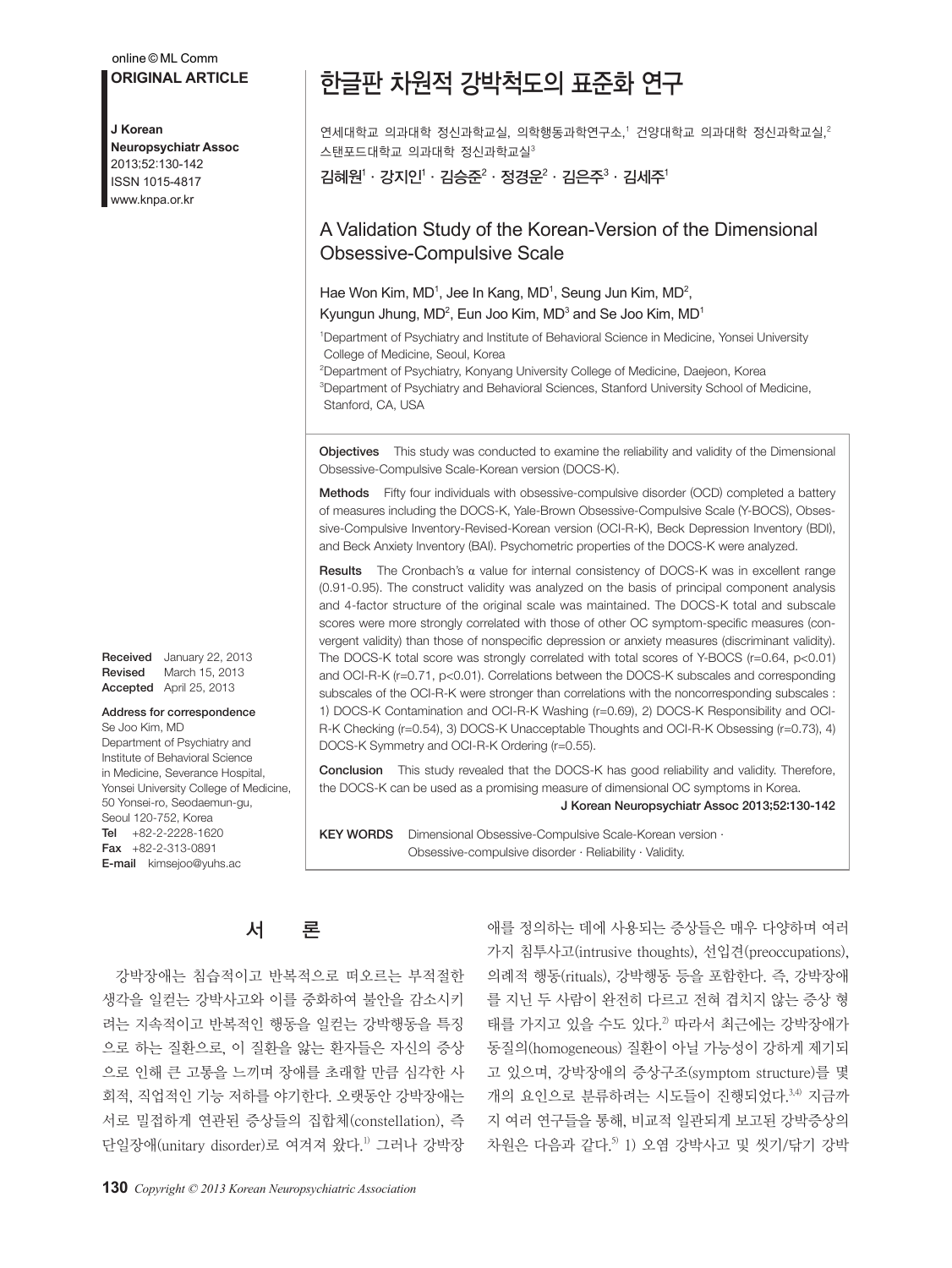행동(contamination obsessions and washing/cleaning compulsions) 2) 해를 입히거나 실수에 대한 책임감과 관련된 강 박사고(obsession about responsibility for causing harm or making mistake)와 확인하기 강박행동(checking compulsions) 3) 순서, 대칭에 대한 강박사고(obsession about order and symmetry)와 순서맞추기/배열하기 강박행동(ordering/ arranging compulsions) 4) 성, 종교, 폭력 등에 대한 혐오스 런 강박사고(repugnant obsessional thoughts concerning sex, religion, and violence)와 정신적 강박행동 및 기타 중화전 략들(neutralizing strategies). 이런 증상차원들은 질환의 자 연적 경과, 공존병리, 유전적 특성, 신경영상학적 특성, 그리 고 치료반응 등의 여러 측면에 있어 서로 다른 특성을 보이 는 것으로 알려져 있다. 67) 우리나라 강박장애 환자를 대상으 로 한 연구들에서도 저장/반복 강박증상 차원, 오염/청결 강 박증상 차원, 공격적/성적 강박증상 차원, 종교적/신체적 강 박증상 차원 등 4개 또는 5개의 차원으로 강박증상 구조가 구분되었다. 8,9) 그러나 이와 같은 차원적인 접근의 유용성에 도 불구하고, 적절한 평가도구가 개발되지 않아 연구 및 임상 에서 활용하기에는 커다란 제약이 있었다. 10)

Abramowitz 등<sup>5)</sup>은 현재 개발되어 있는 강박증상 척도의 문제점을 다음과 같이 지적하였다. 첫째, 자가-보고 강박척 도들은 가지고 있는 강박증상의 개수가 많을수록 심각하다 고 평가되는 경향이 있다. 그러나 실제로 강박증상의 심각도 는 가지고 있는 증상의 개수와는 독립적이다. 한 가지 강박 증상만을 가지고 있더라도, 그 정도가 심한 경우에는 그 정도 가 경한 다양한 증상을 가지고 있는 경우보다 두려움, 회피, 강박행동 등의 측면에서 훨씬 더 방해를 받을 수 있다. 둘째, 어떤 강박척도를 사용하였는가에 따라 특정 강박증상이 과 장되게 평가될 수 있다. 각 척도에 포함된 강박증상 목록의 구성은 매우 다양하다. 따라서 어떤 강박척도에 주로 포함되 어 있는 강박증상을 가지고 있는 경우에는 다른 종류의 강박 증상을 가지고 있는 경우에 비해, 증상이 더 심한 것으로 평 가될 수 있다. 예를 들어, Padua 강박척도(Padua Inventoryrevised, 이하 PI-R)의 경우 손상(harm) 강박사고와 관련된 항목들이 많이 포함되어 있다. 따라서 손상과 관련된 강박사 고를 가진 경우, 다른 강박사고를 가진 경우에 비해 증상이 심각한 것으로 평가되는 문제가 존재한다. 11) 셋째, 많은 강 박척도들은 증상의 심각도를 1차원적으로만 평가한다. 예를 들어, Obsessive-Compulsive Inventory-Revised(이하 OCI-R)의 경우 고통스러운 정도(distress)에만 의존하여 심각도를 평가한다. 그러나, 강박증상의 심각도는 고통의 정도, 기능 적 방해의 정도(functional interference), 강박사고 및 강박행 동의 빈도(frequency)와 지속시간(duration) 등 다차원적인 측

면에서 평가되어야 한다. 12) 넷째, 대부분 기존 강박척도들은 강박사고와 강박행동을 분리해서 평가하기 때문에, 마치 이 두 증상들이 서로 연결되어 있지 않은 것처럼 취급한다. 그러 나 실제 강박증상은 강박사고와 강박행동으로 명확히 구분 되지 않으며, 이 두 가지를 구별하는 것은 강박증상의 심각도 를 오히려 적절하게 평가하지 못할 가능성이 높다. 다섯째, 기존의 강박척도들은 대부분 회피행동을 포함하지 않고 있 다. OCI-R, Yale-Brown Obsessive-Compulsive Scale(이하 Y-BOCS) 등의 척도들은 아예 회피행동을 평가하는 항목이 포함되어 있지 않으며, PI-R은 단지 공중화장실에 대한 회 피행동 등 매우 구체적인 자극에 대한 회피행동 1~2개 항목 만이 포함되어 있을 뿐이다. 그러나 회피행동은 강박장애에 있어 기능적 저하를 가져오는 중요한 증상 중 하나이다. 여섯 째, 대부분의 강박척도들이 저장(hoarding) 증상 항목을 포함 하고 있다. 그러나 최근 연구에 의하면, 수집 증상은 다른 강 박증상들과는 여러 측면에 있어 다른 특성을 보이며, 이런 이 유로 DSM-V에서는 강박장애와 구별되는 별도의 진단으로 구별될 예정이다. 13)

2006년 Rosario-Campos 등<sup>10)</sup>이 개발한 차원적 예일-브라 운 강박척도(Dimensional Yale-Brown Obsessive-Compulsive Scale)가 일부 연구 등에서 사용되고 있다. 그러나 시간 이 너무 많이 소요되는 제한점이 있으며, 최근 강박장애와 독 립적으로 구별해야 한다는 주장이 강하게 제기되고 있는 저 장 증상 차원을 포함하고 있어 향후 개정이 필요할 가능성이 높다.<sup>14)</sup> 한편, 2010년 Abramowitz 등<sup>5)</sup>이 기존 강박장애 평가 척도의 문제점들을 보완하여, 자가-보고 평가척도인 차원적 강박척도(Dimensional Obsessive-Compulsive Scale, 이하 DOCS)를 개발하였으며 이는 다음과 같은 특징을 가지고 있 다. 1) 임상적으로 가장 잘 확립되어 있는 4가지 강박증상 차 원(오염, 책임감, 용납할 수 없는 생각, 대칭)을 평가한다. 2) 시간, 회피행동, 고통의 정도, 기능적 방해의 정도, 강박행동 에 저항하는 정도 등의 변수들을 사용해서 강박증상의 심각 도를 기능적인 측면으로 평가한다. 3) 강박사고 및 강박행동 의 종류, 개수, 범위 등과 독립적으로 증상의 심각도를 평가 한다. 이외에도 비교적 간단하며 쉽게 적용이 가능한 특징을 가지고 있다. 따라서, 특정 강박증상에 대한 치료효과를 평 가하는 데에도 잘 적용될 수 있으며, 임상 및 연구영역에서 강박장애 환자군과 비환자군 모두를 평가하는 데에 유용하 게 사용될 수 있는 장점을 가지고 있다.

그러므로, 본 연구에서는 2010년 Abramowitz 등에 의해 개발된 차원적 강박척도의 한국어판을 개발하고 이를 표준 화하고자 한다.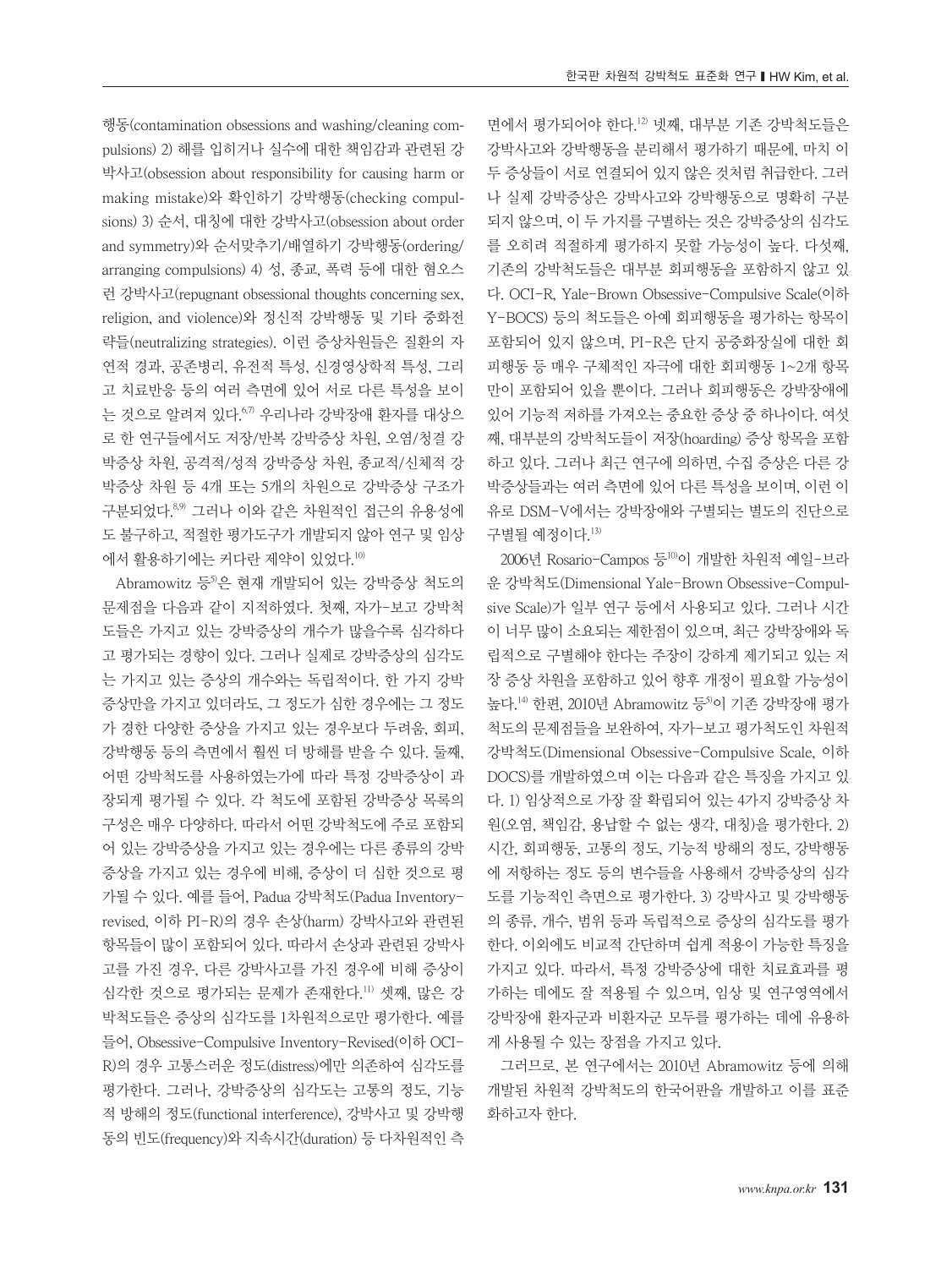### 방 법

#### 대 상

연세대학교 의과대학 세브란스병원에 내원한 강박장애 환자 54명을 대상으로 하였다. 연구에 참여한 모든 환자들에 게 동의서를 받았다. 강박장애 및 동반 질환의 진단은 Structured Clinical Interview for DSM-IV<sup>15)</sup>를 사용하여 확진하 였다. 주요우울장애나 다른 불안장애 등 정신과적 동반 질환 이 있는 경우, 현재 상태에서 환자의 주된 진단(primary diagnosis)이 강박장애인 경우에만 연구에 포함시켰다. 본 연구 는 세브란스병원 임상연구심의위원회의 승인 후에 수행되 었다.

### 임상 양상의 평가

### 한국어판 차원적 강박척도(Dimensional Obsessive-Compulsive Scale-Korean version, DOCS-K)

원저자 Abramowitz 등<sup>5)</sup>이 2010년에 발표한 논문에 수록된 DOCS를 한글로 번역하였다. 먼저 정신과 전공의 2인이 각자 초벌 번역하였고, 이것을 함께 검토, 수정하여 1개의 초벌 번 역본을 만들었다. 초벌 번역본은 다시 영어에 능통한 정신과 전문의 1인에 의해 역 번역되었으며, 원저자인 Abramowitz 에 의해 원본과 비교 감수하였다. 마지막으로 국어학자의 자 문을 구하여 한국어판 차원적 강박척도(Dimensional Obsessive-Compulsive Scale-Korean version, 이하 DOCS-K)를 완성하였다. DOCS는 자가-보고 평가척도로 20개의 문항으 로 구성되어 있다.

1) 오염(contamination), 2) 피해, 부상, 또는 불운에 대한 책임감(responsibility for harm), 3) 용납할 수 없는 강박사 고(unacceptable thoughts), 4) 대칭, 완벽성, 그리고 정확성 (symmetry) 등 4개의 증상 차원 각각에 대해 5개의 평가항 목이 포함되어 있다. 5개의 항목들은 지난 한 달 동안 해당 증상차원에 속하는 강박증상의 심각도를 평가한다. 각 항목 들은 1) 강박사고와 강박행동에 소비하는 시간(time spent), 2) 회피(avoidance)의 정도, 3) 강박행동을 못할 경우 따르는 괴로움(distress), 4) 기능적으로 방해 받는 정도(interference) 5) 강박사고를 무시하거나 강박행동을 자제할 때 어려 운 정도(control)이며 각 항목은 0(증상 없음)~4점(극도의 증상)으로 평정한다. 강박증상의 이질성을 감안하여, 각 4개 의 증상 차원에 대한 안내에는 각 차원에 해당되는 몇 가지 대표적인 강박사고와 강박행동에 대한 간단한 설명과 그 예 가 포함되어 있다.

### 예일-브라운 강박척도(Yale-Brown Obsessive-Compulsive Scale)

총 10개의 항목으로 구성되어 있으며 1~5항목은 강박사고 에 쓰는 시간, 강박사고 때문에 받는 방해, 고통, 강박사고에 대한 저항, 강박사고 조절 정도 등 강박사고에 관련된 기능이 상을 측정하며 6~10항목은 강박행동 때문에 받는 방해, 고 통, 강박행동에 대한 저항, 강박행동을 조절할 수 있는 정도 등 강박행동으로 인한 장애를 평가한다. 숙련된 평가자가 반 구조화된 면담을 통해 평가하게 되어 있고 각각의 항목은 그 심한 정도에 따라 0점(없음)에서 4점(극심) 사이의 점수로 평 정한다. 16)

### 한국어판 단축형 강박증상목록(Obsessive-Compulsive Inventory-Revised-Korean version, OCI-R-K)<sup>17)</sup>

한국어판 단축형 강박증상목록(Obsessive-Compulsive Inventory-Revised-Korean version, 이하 OCI-R-K)는 강 박사고와 강박행동과 관련된 불편감을 평가하는 18항목의 자가평가 질문지이다. 여섯 개의 하부 척도, 즉 세척(washing), 확인/의심(checking/doubting), 강박(obsessing), 정신적 중화(mental neutralizing), 정렬(ordering), 저장(hoarding) 으로 구분되며 각 하부척도에는 3항목씩 포함된다. 각 항목 들은 불편감의 정도를 5단계로 나누어 0="전혀 그렇지 않 다"에서 4="매우 그렇다"로 평가된다. 하부 척도 및 대표적 인 문항은 다음과 같다. 세척(나는 어떤 물건을 낯선 사람들 이나 특정 사람들이 만졌다는 사실을 알게 되면 그 물건을 만지기 어렵다), 확인(나는 필요 이상으로 자주 확인을 하는 편이다), 강박(나는 내 생각을 내 마음대로 조절하기가 어렵 다), 정신적 중화(나는 어떤 일을 할 때 숫자를 세야 할 것만 같은 느낌이 든다), 정렬(나는 물건들이 제대로 정돈되어 있 지 않으면 화가 난다), 저장(나는 내가 필요하지 않은 것들을 모으는 습관이 있다).

#### Beck 우울척도(Beck Depression Inventory, BDI)<sup>18)</sup>

Beck 등이 개발한 우울 증상에 대한 자기 보고식 설문지이 다. 이 척도는 정서적, 인지적, 동기적 및 생리적 증상 영역을 포괄하여, 우울증의 심각도를 측정하는 21개의 문항으로 구 성된다. 이 척도는 0~3점 척도로, 총점은 0~63점까지이다. 본 연구에서는 이영호와 송종용18) 이 번안하여 표준화한 한 국어판 Beck 우울척도를 사용하였다.

#### Beck 불안척도(Beck Anxiety Inventory, BAI)19)

Beck 등이 개발한 불안 증상에 대한 자기 보고식 설문지이 다. 이 척도는 불안의 심각도를 특정하는 21개의 문항으로 구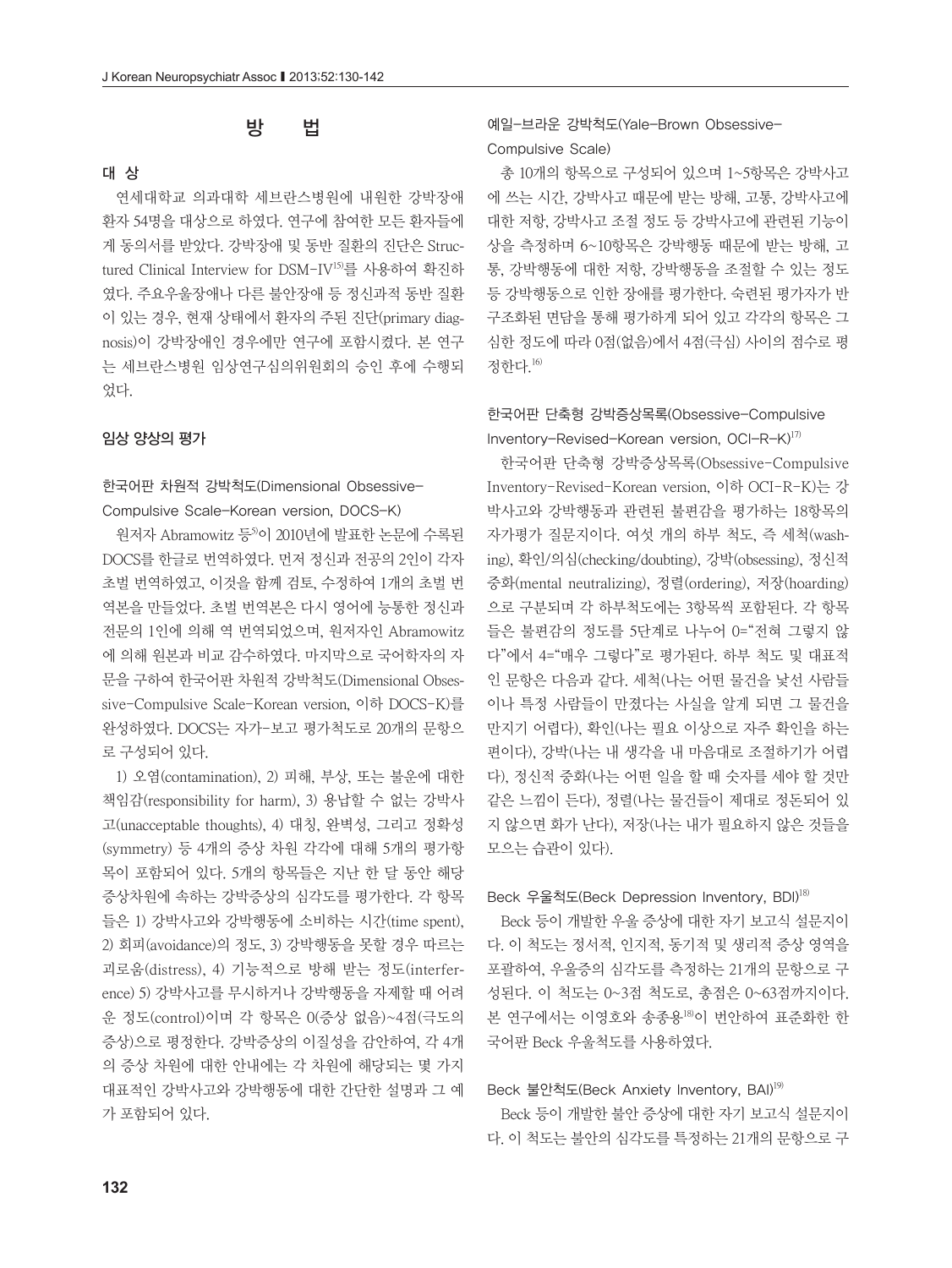성된다. 이 척도는 0~3점 척도로, 총점은 0~63점까지이다. 본 연구에서는 권석만19) 이 번안한 척도를 사용하였다.

#### 통계분석

Dimensional Obsessive-Compulsive Scale-Korean version의 내적 일관성 신뢰도(internal consistency reliability)는 Cronbach's α, 그리고 DOCS-K 총점과 하위척도와의 상관 성 분석을 통해 확인하였다. 수렴 타당도(convergent validity)는 DOCS-K 총점 및 각 하위척도와 OCI-R-K, Y-BO-CS와의 상관관계를 분석하여 확인하였다. 변별 타당도(discriminant validity)는 DOCS-K 총점 및 각 하위척도와 Beck Depression Inventory(이하 BDI), Beck Anxiety Inventory (이하 BAI) 점수 사이의 상관관계를 분석하여 알아보았다. 구성 타당도(construct validity)는 주성분 분석법으로 요인 구조를 살펴봄으로써 확인하였다. 통계적 유의수준은 0.05로 처리하였다. 모든 자료는 Statistical Package for the Social Sciences (version 18.0, Chicago, IL, USA)로 분석하였다.

### 결 과

#### 연구대상자의 사회인구학적 및 임상적 특성

본 연구에 참여한 강박장애 환자들은 남자 34명, 여자 20명 이었으며 평균 나이는 29.65±8.93세였다. Y-BOCS 총점의 평균값은 18.87±6.48, OCI-R-K 총점의 평균값은 24.67± 14.10, BDI와 BAI 평균값은 각각 14.83±10.07과 13.07± 9.28이었다. DOCS-K 총점의 평균값은 23.87±15.57이었다. 총 54명의 강박장애 환자들 중 20명(37.1%)이 주요우울장애 를, 6명(11.3%)이 공황장애, 사회공포증, 범불안장애 등 다 른 불안장애를, 1명(1.9%)이 신체형장애를 정신과적 공존질 환으로 가지고 있었다. 이들 중 1명은 주요우울장애와 불안 장애를 동시에 가지고 있었기 때문에, 다른 정신과적 공존질 환 없이 강박장애로만 진단된 환자는 28명(51.9%)이었다.

#### 내적 일관성 신뢰도

54명을 대상으로 Cronbach's α로 살펴본 내적 일관성 신뢰 도 및 DOCS-K 총점과 4개의 하위척도 사이의 상관계수는 각각 0.91~0.95, 0.68~0.87이었다(표 1).

#### DOCS-K 주성분 분석

Dimensional Obsessive-Compulsive Scale-Korean version의 구성 타당도와 내적 구조를 확인하기 위해 주성분 분 석을 실시하였다. 고유값(eigen value) 1 이상인 요인이 4개 추출되었으며 각각은 원래 척도가 개발된 대로 오염, 책임 감, 용납할 수 없는 생각, 대칭 하위척도에 해당되었다. 각 요 인의 초기 고유값과 설명변량(% variance)은 요인 1이 1.96 (9.82%), 요인 2가 1.62(8.09%), 요인 3이 2.68(13.38%), 요인 4 가 9.62(48.11%)였으며, 4개의 요인의 총 설명변량은 79.40% 였다(표 2).

#### 수렴 타당도

수렴 타당도를 분석하기 위해 DOCS-K의 총점 및 하위척 도와 OCI-R-K와의 상관성을 분석하였으며 그 결과는 표 3 과 같다.

#### 변별 타당도

변별 타당도를 분석하기 위해 전체 강박장애 환자군(n= 54)과 다른 정신과적 공존질환을 동반하지 않은 강박장애 환 자군(n=28) 각각에서 DOCS-K의 전체 점수 및 하부 척도 점 수를 BDI 및 BAI 점수와 비교하였다(표 4). 전체 강박장애 환자군에서 DOCS-K 총점과 BDI의 상관도는 0.47, BAI와 의 상관도는 0.59였다. DOCS-K 하위척도와 BDI, BAI의 상 관도는 0.14~0.67이었으며, 용납할 수 없는 생각 하위척도의 경우 BDI, BAI와 상대적으로 높은 상관관계를 보였다. 다른 정신과적 공존질환을 동반하지 않은 강박장애 환자군에서 DOCS-K 총점과 BDI의 상관도는 0.38, BAI와의 상관도는 0.49였다. DOCS-K 하위척도와 BDI 및 BAI의 상관도는 0.08~0.65였으며, 마찬가지로 용납할 수 없는 생각 하위척도 의 경우 BDI, BAI와 상대적으로 높은 상관관계를 보였다.

#### 고 찰

본 연구에서는 DOCS를 한국어로 번역하고(DOCS-K), 강박장애 환자군을 대상으로 그 신뢰도와 타당도를 검증하 였다. DOCS-K는 높은 문항 내적 신뢰도를 보였으며, 또한 높은 수렴 타당도와 변별 타당도를 보였다. 이는 DOCS-K가

**Table 1.** Cronbach's α for DOCS-K total and subscale scores and correlations coefficients between them

| <b>DOCS</b>                       | Total score | Contamination | Responsibility | Unacceptable | Symmetry |  |
|-----------------------------------|-------------|---------------|----------------|--------------|----------|--|
|                                   |             |               | for harm       | thoughts     |          |  |
| Cronbach's $\alpha$               | ገ.94        | $0.9^{\circ}$ | 0.92           | 0.92         | 0.95     |  |
| Correlation with DOCS total score | -           | 0.68          | 0.87           | 0.75         | 0.83     |  |

Pearson's correlations. All, p<0.01. DOCS-K : Dimensional Obsessive-Compulsive Scale-Korean version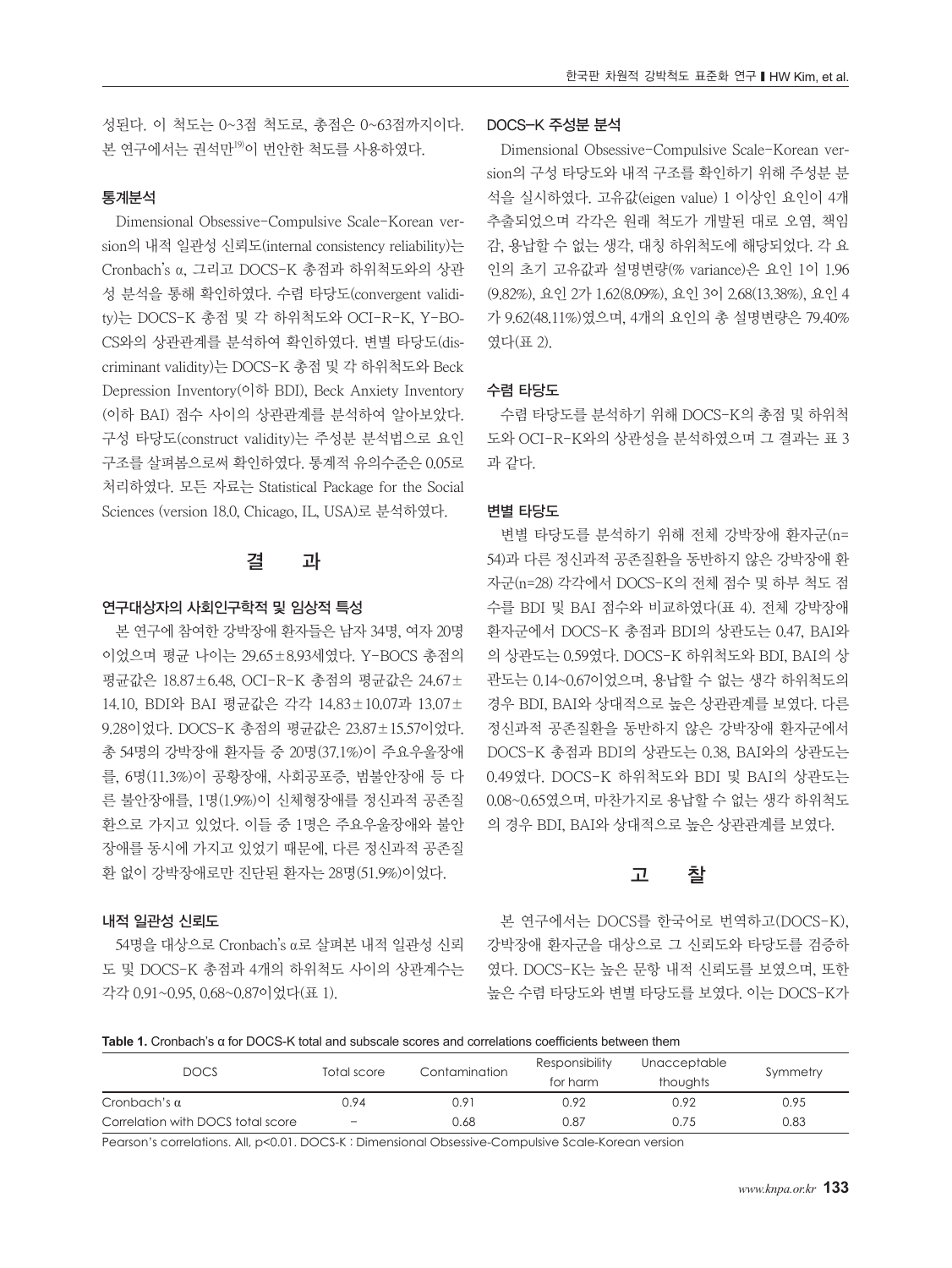#### **Table 2.** Principal component analysis of DOCS-K

|                                         | Factor 1:     | Factor 2:      | Factor 3:             | Factor 4: |
|-----------------------------------------|---------------|----------------|-----------------------|-----------|
| DOCS-K                                  | contamination | responsibility | unacceptable thoughts | symmetry  |
| 1. Contamination : time spent           | 0.75          |                |                       |           |
| 2. Contamination : avoidance            | 0.69          |                |                       |           |
| 3. Contamination: distress              | 0.88          |                |                       |           |
| 4. Contamination : interference         | 0.82          |                |                       |           |
| 5. Contamination: control               | 0.92          |                |                       |           |
| 6. Responsibility : time spent          |               | 0.78           |                       |           |
| 7. Responsibility: avoidance            |               | 0.82           |                       |           |
| 8. Responsibility: distress             |               | 0.81           |                       |           |
| 9. Responsibility: interference         |               | 0.68           |                       |           |
| 10. Responsibility: control             |               | 0.79           |                       |           |
| 11. Unacceptable thoughts: time spent   |               |                | 0.73                  |           |
| 12. Unacceptable thoughts: avoidance    |               |                | 0.75                  |           |
| 13. Unacceptable thoughts: distress     |               |                | 0.88                  |           |
| 14. Unacceptable thoughts: interference |               |                | 0.85                  |           |
| 15. Unacceptable thoughts: control      |               |                | 0.89                  |           |
| 16. Symmetry : time spent               |               |                |                       | 0.89      |
| 17. Symmetry: avoidance                 |               |                |                       | 0.74      |
| 18. Symmetry: distress                  |               |                |                       | 0.83      |
| 19. Symmetry: interference              |               |                |                       | 0.87      |
| 20. Symmetry: control                   |               |                |                       | 0.86      |
| Initial eigen values                    |               |                |                       |           |
| Total                                   | 1.96          | 1.62           | 2.68                  | 9.62      |
| % of variance                           | 9.82          | 8.09           | 13.38                 | 48.11     |
| Cumulative %                            | 9.82          | 17.91          | 31.29                 | 79.40     |

DOCS-K : Dimensional Obsessive-Compulsive Scale-Korean version

#### Table 3. Convergent validity of the DOCS-K<sup>†</sup>

| <b>DOCS</b>   | Total score | Contamination | Responsibility for harm | Unacceptable thoughts | Symmetry  |
|---------------|-------------|---------------|-------------------------|-----------------------|-----------|
| $OCI-R-K$     |             |               |                         |                       |           |
| Total         | $0.71**$    | $0.57**$      | $0.59**$                | $0.45***$             | $0.59**$  |
| Washing       | $0.51**$    | $0.69**$      | $0.35***$               | $0.29*$               | $0.32**$  |
| Obsessing     | $0.52**$    | 0.16          | $0.38**$                | $0.73**$              | $0.36**$  |
| Hoarding      | $0.45**$    | 0.25          | $0.47**$                | 0.26                  | $0.41**$  |
| Ordering      | $0.58**$    | $0.59**$      | $0.43**$                | 0.25                  | $0.55***$ |
| Checking      | $0.49**$    | $0.40**$      | $0.54**$                | 0.23                  | $0.47**$  |
| Neutralizing  | $0.49**$    | $0.33*$       | $0.45**$                | $0.29*$               | $0.43**$  |
| Y-BOCS, total | $0.64**$    | $0.59**$      | $0.35***$               | $0.46**$              | $0.62**$  |

\* : p<0.05, \*\* : p<0.01, † : Pearson's correlation coefficients. DOCS-K : Dimensional Obsessive-Compulsive Scale-Korean version, OCI-R-K : Obsessive-Compulsive Inventory-Revised-Korean version, Y-BOCS : Yale-Brown Obsessive-Compulsive Scale

차원적 강박증상의 심각도를 평가하는 신뢰할 수 있는 도구 임을 의미한다.

Dimensional Obsessive-Compulsive Scale-Korean version의 신뢰도 결과를 살펴보면, 총점과 하위척도의 내적 일 관성 계수(Cronbach's α=0.91~0.95)는 원저자의 표준화 연구 결과(0.90~0.94) 및 널리 사용되는 강박장애 척도인 OCI-R 의 국내 표준화 연구17) 의 결과(0.73~0.84)에 비해서도 유사 하거나 높은 값이었다. 주성분분석을 이용해서 DOSC-K의 요인을 구별해 보았을 때, 4개의 척도가 추출되었는데, 그 고유값(0.69~0.88)과 각 문항의 주요 요인에 대한 적재량도 이전 Abramowitz 등<sup>5)</sup>의 연구의 결과와 비슷하였다.

어떤 임상 척도가 타당하기 위해서는, 같은 내용을 평가하 는 다른 척도와는 높은 상관성을, 다른 내용을 평가하는 척도 와는 상대적으로 낮은 상관성을 보여야 한다. DOCS-K의 총 점과 다른 대표적인 강박장애 척도인 Y-BOCS 총점, OCI-R-K 총점과의 상관성(수렴 타당도)은 유의하게 높았다(각각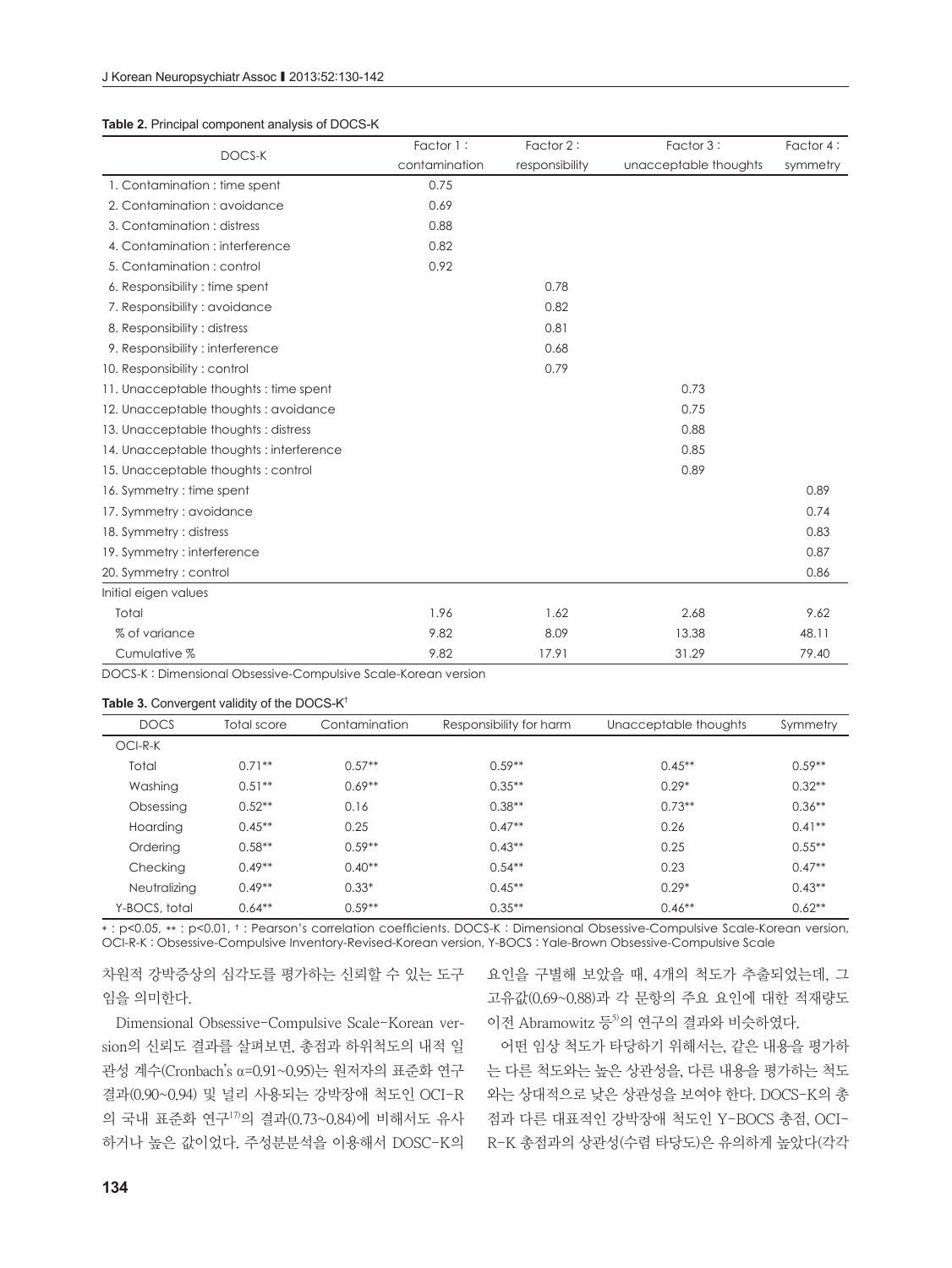**Table 4.** Divergent validity of the DOCS-K† in OCD subjects with (n=54) and without (n=28) other psychiatric comorbidities

| DOCS-K                  | <b>BDI</b>          | <b>BAI</b>          |
|-------------------------|---------------------|---------------------|
| Total                   | $0.47**$ $(0.38**)$ | $0.59**$ $(0.49**)$ |
| Contamination           | $0.14$ $(0.08)$     | $0.41**$ $(0.08)$   |
| Responsibility for harm | $0.43**$ $(0.38*)$  | $0.48**$ $(0.49**)$ |
| Unacceptable thoughts   | $0.59**$ $(0.63**)$ | $0.67**$ $(0.65**)$ |
| Symmetry                | $0.32*$ $(0.02)$    | $0.32*$ $(0.21)$    |

The numbers in parentheses indicate correlation coefficients in OCD subjects without other psychiatric comorbidities. \* : p< 0.05, \*\* : p<0.01, † : Pearson's correlation coefficients. DOCS-K : Dimensional Obsessive-Compulsive Scale-Korean version, BDI : Beck Depression Inventory, BAI : Beck Anxiety Inventory, OCD : Obsessive-Compulsive disorder

r=0.64, p<0.01 ; r=0.71, p<0.01). DOCS-K와 OCI-R-K의 하위척도들 사이의 상관성을 살펴보면, DOCS-K 오염 하위 척도와 OCI-R-K 씻기 하위척도(r=0.69, p<0.001), DOCS-K 책임감 하위척도와 OCI-R-K 확인 하위척도(r=0.54, p< 0.001), DOCS-K 용납할 수 없는 생각 하위척도와 OCI-R-K 강박(obsessing) 하위척도(r=0.73, p<0.001), DOCS-K 대 칭 하위척도와 OCI-R-K 정렬 하위척도(r=0.55, p<0.001)가 가장 높은 상관성을 보였다. 즉, DOCS-K와 OCI-R-K에서 비슷한 증상을 평가하는 하위척도들 간의 상관성이 다른 증 상을 평가하는 하위척도들 간의 상관성에 비해 높았다. Abramowitz 등 $5$ 의 원척도 연구에서는, DOCS 총점과 OCI-R 총점, Y-BOCS 총점 사이의 상관성이 각각 r=0.69와 0.54로 보고되었다. DOCS 오염 차원은 OCI-R 씻기 하위척도(r= 0.88, p<0.002), 책임감 차원은 OCI-R 확인하기 하위척도 (r=0.50, p<0.002), 용납할 수 없는 생각 차원은 OCI-R 강박 사고 하위척도(r=0.61, p<0.002), 그리고 대칭 차원은 OCI-R 정렬 하위척도와(r=0.67, p<0.002) 유의한 상관성을 보였는 데, 본 연구의 결과와 거의 유사한 소견이었다.

Dimensional Obsessive-Compulsive Scale-Korean version의 변별 타당도를 살펴보면, BDI와 BAI로 측정한 비특 이적 우울 및 불안 증상과의 상관성은 OCI-R-K와의 상관 성에 비해 상대적으로 낮았다(r=0.14~0.67). Abramowitz 등  $5$ 의 연구에서도, DOCS와 BDI 및 BAI와의 상관성이 OCI-R, Y-BOCS와의 상관성에 비해 낮았으며 본 연구의 결과와 일 치된 소견이었다. 이런 결과를 볼 때, DOCS-K는 일반적인 정신병리에 비해, 강박증상의 심각도를 특이적으로 평가하 는 척도임을 알 수 있다.

다만, Abramowitz 등<sup>5)</sup>의 원척도 연구에서는 다른 정신과 적 공존질환 유무에 상관없이 1차 진단이 강박장애인 환자군 에서 DOCS와 BDI 및 BAI 사이의 상관성이 r=0.10~0.38이 었던 것에 비해, 본 연구에서는 r=0.14~0.67로 높게 측정되 었다. 또한 주요우울장애 및 다른 불안장애 등 정신과적 공 존질환을 가지고 있는 강박장애 환자들을 제외하였을 때도 유사한 결과를 보였다(표 4). 특히, 용납할 수 없는 생각과 BDI, BAI와의 상관성은 각각 r=0.59와 0.67(다른 공존질환 이 없는 순수 강박장애 환자군에서는 각각 0.63, 0.65)로 Abramowitz 등 의 연구 r=0.36과 0.30에 비해 상대적으로 높았 다. 이는 외국에 비해, 우리나라 강박장애 환자들은 용납할 수 없는 생각과 관련한 강박증상을 가지고 있는 경우, 그에 비례해서 우울 및 불안을 상대적으로 높게 느끼고 있음을 의 미한다. '용납할 수 없는 생각들' 차원에 포함되는 강박증상 들이, '성행위, 부도덕, 또는 폭력에 대한 불쾌한 생각들', '실 제로 하기를 원치 않는 끔찍하거나, 부적절하거나, 또는 창피 한 일을 하는 것에 대한 생각들'과 이로 인한 강박행동들임 을 고려해 볼 때, 이런 강박증상들이 외국에 비해 높은 우리 나라 사람들의 도덕관념과 초자아를 자극하여, 이차적으로 우울 및 불안증상을 높게 느낄 가능성이 있다. 또 다른 가능 성으로는 Abramowitz 등<sup>5)</sup>의 원척도 연구와 본 연구에 포함 된 강박장애 환자군의 공존질환 특성에 차이가 있을 수 있 다. 비록 두 연구 모두 다른 정신과적 공존질환 유무와 관계 없이 1차 진단이 강박장애인 환자들이 연구에 포함되었지만, 동반된 공존질환의 특성에는 차이가 있을 가능성이 있다. 원 척도 연구에서 강박장애 환자군에 동반되어 있는 다른 정신 과적 공존질환에 대한 자세한 내용이 언급되어 있지 않아 본 연구와 비교하기 어렵지만, 원척도 연구에서는 강박장애 환자들의 58%에서, 그리고 본 연구에서는 강박장애 환자들 의 51.9%에서 다른 정신과적 공존질환을 가지고 있었다. 강 박장애에 동반된 공존질환은 강박장애의 증상차원과 관련 이 있다. Hasler 등20)의 연구에 의하면, 우울장애, 불안장애 및 물질사용장애는 공격적, 성적, 종교적 및 신체적 강박사고 와 확인 강박행동의 증상차원과 관련이 있는 반면, 양극성장 애 및 공황장애는 대칭 강박사고와 반복, 숫자세기, 정리 및 배열 강박행동 증상차원과 관련이 있고, 섭식장애는 오염 강 박사고 및 씻기 강박행동 증상차원과 관련이 있었다. 그러나 본 연구에서 DOCS-K와 BDI 및 BAI와의 상관성이 원척도 연구에 비해 높게 측정된 명확한 이유를 알기 위해서는 향 후 추가 연구가 필요할 것으로 생각된다.

이런 결과들을 종합해 볼 때, DOCS-K 총점과 하위척도 들은, 임상적으로 가장 분명하게 확립이 된 4개의 강박장애 증상 차원의 심각도를 나타내는 타당한 지표라고 할 수 있다.

본 연구는 다음과 같은 제한점을 가지고 있다. 첫째, 연구 대상에 강박장애 환자들만 포함되었으며, 정상군과 다른 불 안장애 및 기분장애 환자들이 포함되지 않았다. 따라서, 이 척도가 선별검사로 사용될 수 있는지를 평가하는 민감도 (sensitivity), 특이도(specificity) 등을 분석하지 못했으며, 이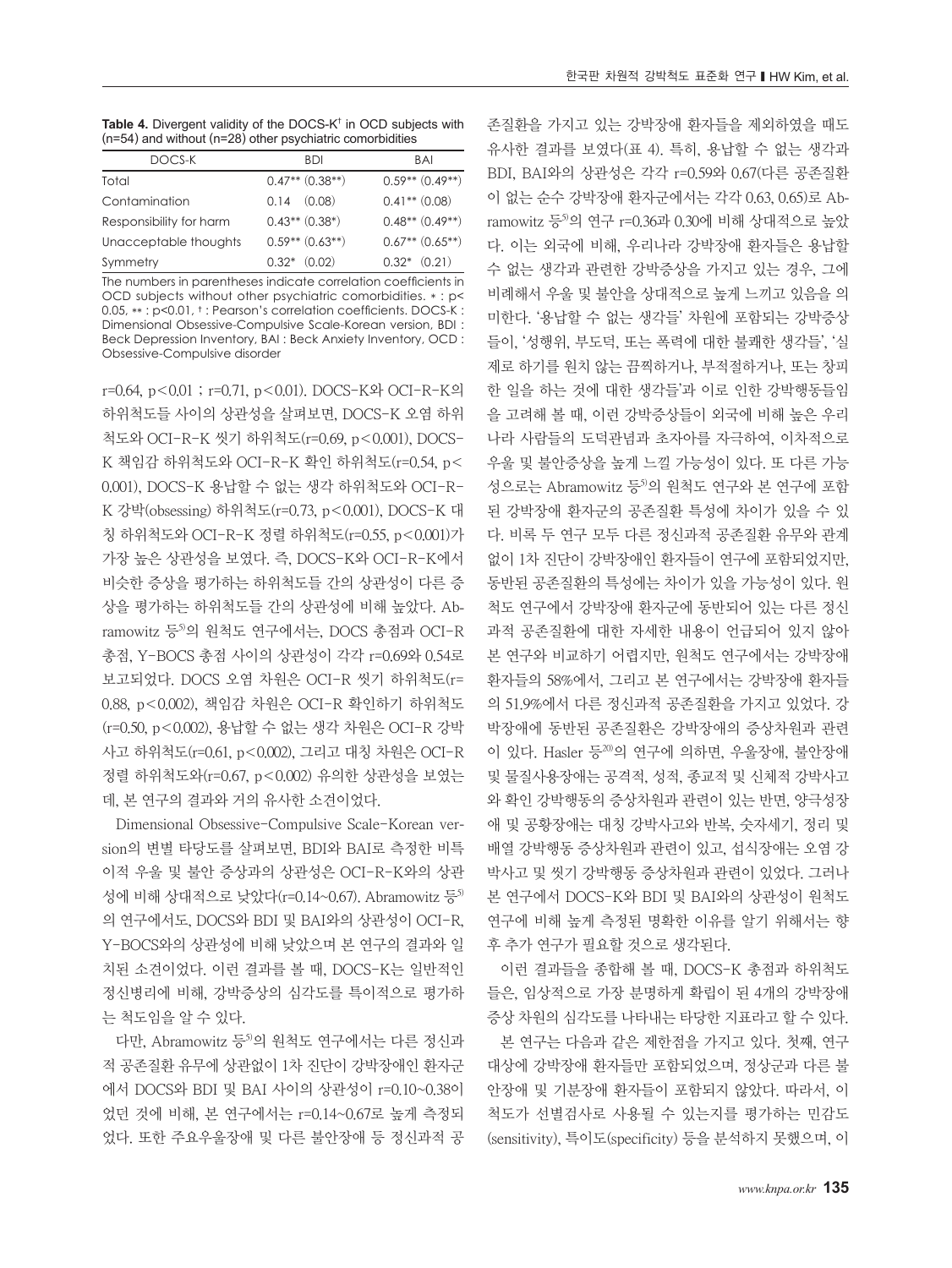척도가 불안장애 및 기분장애 환자들과 구별해서 강박장애 만의 독특한 증상들을 평가하는지 확인하지 못하였다. 그러 나 DOCS-K가 대표적인 4개의 강박증상 차원을 포함하고 있는 것에 비추어 볼 때, 선별검사로는 다양한 강박증상이 포 함되어 있는 다른 척도를 사용하는 것이 바람직할 것으로 생 각된다. 둘째, 검사-재검사 신뢰도를 평가하지 못하였다. 앞 서 설명한 대로 정상군을 포함시키지 않고, 강박장애 환자군 만을 대상으로 하였기 때문에, 시점에 따라 증상이 달라질 가 능성이 있어 DOCS-K를 한 차례만 적용하였고, 검사-재검 사 신뢰도를 구하지 못하였다.

### 결 론

강박증상에 대한 차원적인 접근의 유용성은 여러 유전학, 신경생물학, 공존병리 및 치료반응 연구들을 통해 보고되었 으나, 이를 적절하게 측정할 평가도구는 매우 부족하였다. 최 근 Abramowitz 등<sup>5)</sup>이 자기-보고 형식의 차원적 강박척도 를 개발하였으며, 본 연구에서는 이를 한국어로 번안하여 표 준화 하였다. 한글판 차원적 강박척도는 적절한 수준의 내적 일치도, 구성 타당도, 수렴 타당도 및 변별 타당도를 가지고 있었으며, 향후 우리나라 강박장애 임상연구에 널리 사용될 수 있을 것으로 기대된다.

중심 단어 : 한글판 차원적 강박척도·강박장애·신뢰도· 타당도.

#### Acknowledgments -

이 연구는 한국과학재단의 연구비 지원으로 이루어졌음(2010- 0022363).

We would like to give special thanks to Dr. Jonathan S. Abramowitz, who had permitted the Korean translation of DOCS and reviewed the back translation of DOCS-K.

#### Conflicts of Interest

The authors have no financial conflicts of interest.

#### **REFERENCES**

- 1) Berrios GE. Obsessive-compulsive disorder: its conceptual history in France during the 19th century. Compr Psychiatry 1989;30:283-295.
- 2) Rasmussen SA, Eisen JL. Clinical and epidemiologic findings of significance to neuropharmacologic trials in OCD. Psychopharmacol Bull 1988;24:466-470.
- 3) Mataix-Cols D, Rauch SL, Manzo PA, Jenike MA, Baer L. Use of fac-

tor-analyzed symptom dimensions to predict outcome with serotonin reuptake inhibitors and placebo in the treatment of obsessive-compulsive disorder. Am J Psychiatry 1999;156:1409-1416.

- 4) Baer L. Factor analysis of symptom subtypes of obsessive compulsive disorder and their relation to personality and tic disorders. J Clin Psychiatry 1994;55 Suppl:18-23.
- 5) Abramowitz JS, Deacon BJ, Olatunji BO, Wheaton MG, Berman NC, Losardo D, et al. Assessment of obsessive-compulsive symptom dimensions: development and evaluation of the Dimensional Obsessive-Compulsive Scale. Psychol Assess 2010;22:180-198.
- 6) Mataix-Cols D. Deconstructing obsessive-compulsive disorder: a multidimensional perspective. Curr Opin Psychiatry 2006;19:84-89.
- 7) Mataix-Cols D, Rosario-Campos MC, Leckman JF. A multidimensional model of obsessive-compulsive disorder. Am J Psychiatry 2005; 162:228-238.
- 8) Kim SJ, Lee HS, Kim CH. Obsessive-compulsive disorder, factor-analyzed symptom dimensions and serotonin transporter polymorphism. Neuropsychobiology 2005;52:176-182.
- 9) Ha TH, Youn T, Rho KS, Kim MS, Kwon JS. Symptom dimensions of obsessive-compulsive disorder and their relation to comorbid personality pathology. J Korean Neuropsychiatr Assoc 2004;43:46-53.
- 10) Rosario-Campos MC, Miguel EC, Quatrano S, Chacon P, Ferrao Y, Findley D, et al. The Dimensional Yale-Brown Obsessive-Compulsive Scale (DY-BOCS): an instrument for assessing obsessive-compulsive symptom dimensions. Mol Psychiatry 2006;11:495-504.
- 11) Anholt GE, van Oppen P, Emmelkamp PM, Cath DC, Smit JH, van Dyck R, et al. Measuring obsessive-compulsive symptoms: Padua Inventory-Revised vs. Yale-Brown Obsessive Compulsive Scale. J Anxiety Disord 2009;23:830-835.
- 12) Deacon BJ, Abramowitz JS. The Yale-Brown Obsessive Compulsive Scale: factor analysis, construct validity, and suggestions for refinement. J Anxiety Disord 2005;19:573-585.
- 13) Mataix-Cols D, Frost RO, Pertusa A, Clark LA, Saxena S, Leckman JF, et al. Hoarding disorder: a new diagnosis for DSM-V? Depress Anxiety 2010;27:556-572.
- 14) Pertusa A, Fernández de la Cruz L, Alonso P, Menchón JM, Mataix-Cols D. Independent validation of the dimensional Yale-Brown obsessive-compulsive scale (DY-BOCS). Eur Psychiatry 2012;27:598- 604.
- 15) First MB, Spitzer RL, Gibbon M, Williams JBW. Structured Clinical Interview for DSM-IV Axis I Disorders, Clinician Version (SCID-CV). Washington, D.C.: American Psychiatric Press;1996.
- 16) Goodman WK, Price LH, Rasmussen SA, Mazure C, Fleischmann RL, Hill CL, et al. The Yale-Brown Obsessive Compulsive Scale. I. Development, use, and reliability. Arch Gen Psychiatry 1989;46:1006-1011.
- 17) Lim JS, Kim SJ, Jeon WT, Cha KR, Park JH, Kim CH. Reliability and validity of the Korean version of Obsessive-Compulsive Inventory-Revised in a non-clinical sample. Yonsei Med J 2008;49:909-916.
- 18) Lee YH, Song JY. A study of the reliability and the validity of the BDI, SDS, and MMPI-D Scales. Korean J Clin Psychol 1991;10:98-113.
- 19) Kwon SM. Assessment of psychopathology in anxiety disorder. Korean J Psychopathol 1997;6:37-51.
- 20) Hasler G, LaSalle-Ricci VH, Ronquillo JG, Crawley SA, Cochran LW, Kazuba D, et al. Obsessive-compulsive disorder symptom dimensions show specific relationships to psychiatric comorbidity. Psychiatry Res 2005;135:121-132.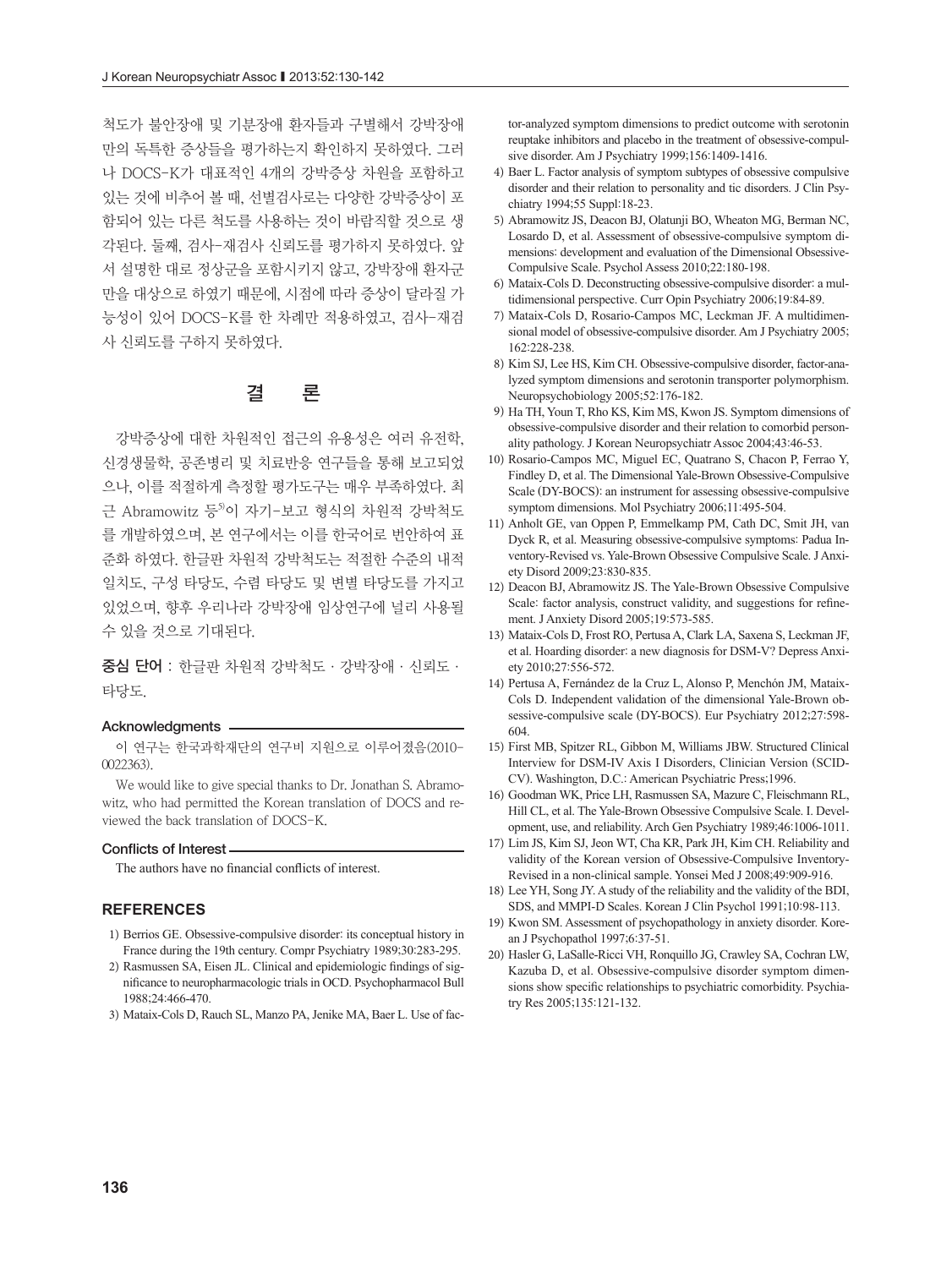### $\blacksquare = \blacksquare$

### 차원적 강박척도

이 설문은 당신이 경험했을 수도, 경험하지 않았을 수도 있는 서로 다른 네 가지 종류의 걱정에 관한 것입니다. 각 종류별로 전형적으로 나타나는 생각(강박사고)과 행동(의례적 행동 또는 강박행동)에 대한 설명이 제시된 후, 이러한 생각 및 행동과 관련된 당신의 경험을 묻는 5가지 질문이 이어집니다. 각각의 설명을 주의 깊게 읽고, 지 난 한 달 동안의 경험을 바탕으로 각 범주의 질문에 답해주시기 바랍니다.

(참고 : 의례적 행동-강박사고로 인한 불안을 감소시키기 위해 하는 특정한 행동. 예를 들면 손씻기, 확인하기, 숫자세기, 청소하기 기타 등등)

범주 1 : 세균과 오염에 대한 걱정

예 :

- 특정한 물건, 사람과 접촉했거나 그 근처에 있었기 때문에 당신이 오염되었다는 생각이나 느낌

- 특정한 장소(예 : 화장실)에 있었기 때문에 오염되었다는 느낌

- 세균, 병, 또는 오염이 확산될 가능성에 대한 생각

- 오염에 대한 걱정 때문에 손 씻기, 손소독제 사용하기, 샤워하기, 옷 갈아입기, 또는 물건 닦기

- 오염에 대한 걱정 때문에 특정한 의례적 행동을 따르는 것(예 : 화장실에서, 옷 입을 때)

- 오염에 대한 걱정 때문에 특정한 사람, 물건, 또는 장소를 피하는 것

다음은 지난 한 달간 오염에 관련된 생각과 행동에 대한 당신의 경험을 묻는 질문입니다. 당신의 실제 경험은 위에 제시된 예와 약간 다를 수도 있습니다. 당신에게 해당하는 번호에 동그라미를 치십시오.

1. 오염에 대해 생각하고, 오염 때문에 씻거나 청소하는데, 하루에 대략 얼마나 시간을 소비했습니까? 시간을 전혀 쓰지 않았다. 하루 1시간 미만 하루 1시간에서 3시간 사이 하루 3시간에서 8시간 사이 하루 8시간 또는 그 이상

- 2. 오염에 대해 걱정하지 않기 위해 또는 씻거나 청소하거나 샤워하는 데 시간을 쓰지 않기 위해 얼마나 그런 상황을 피했습니까? 0 전혀 피하지 않았다. 1 약간 피했다. 2 중간 정도로 피했다. 3 많이 피했다.
	- 4 거의 모든 것을 심하게 피했다.
- 3. 오염에 대한 생각이 들지만 씻거나 청소하거나 샤워할 수 없었을 때(또는 다른 방식으로 오염을 제거할 수 없었을 때) 얼마나 괴롭거나 불안했습니까? 0 전혀 괴롭거나 불안하지 않았다. 1 약간 괴롭거나 불안했다.
	- 2 중간 정도로 불안했다.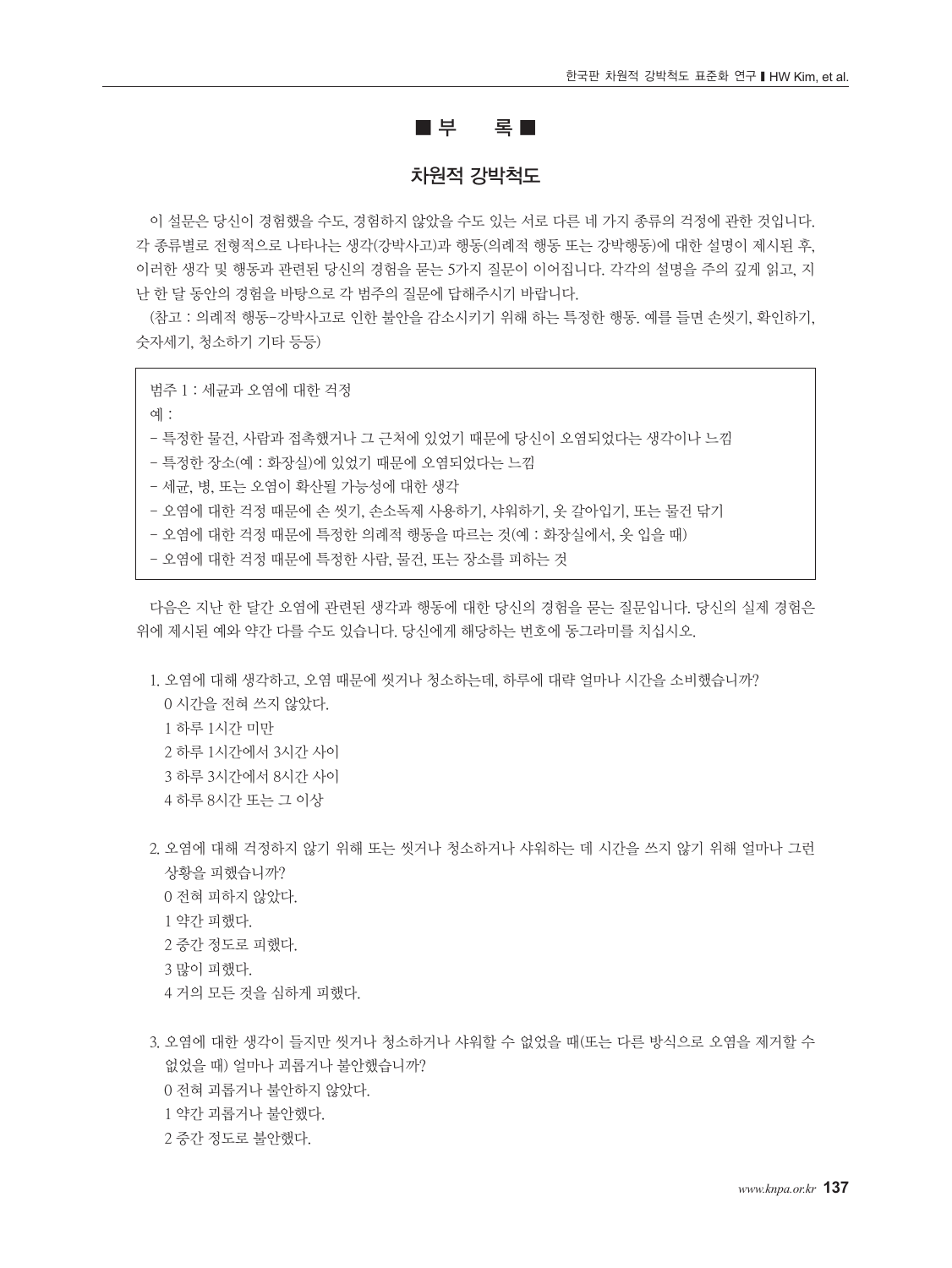3 심하게 괴롭거나 불안했다. 4 극도로 괴롭거나 불안했다.

- 4. 오염에 대한 걱정, 과도한 씻기, 청소하기, 샤워하기, 또는 회피 행동 때문에 당신의 일상생활(직장, 학교, 자 기관리, 사회 생활)은 얼마나 지장이 있었습니까? 0 전혀 지장이 없었다. 1 약간 지장은 있었지만, 대부분은 잘 생활한다. 2 많은 일에 지장이 있지만, 아직은 감당할 수 있다. 3 여러 가지 면에서 내 일상에 지장이 있고, 감당하는 데 항상 어려움을 겪는다. 4 모든 면에서 내 일상에 지장이 있고, 나는 아무것도 하지 못한다.
- 5. 오염에 대한 생각을 무시하고, 씻거나 청소하거나 샤워하거나 기타 다른 방식으로 오염을 제거하려는 의례 적 행동을 자제하려고 할 때 얼마나 어렵습니까? 0 전혀 어렵지 않다.
	- 1 약간 어렵다.
	- 2 중간 정도로 어렵다.
	- 3 매우 어렵다.
	- 4 극도로 어렵다.

범주 2 : 피해, 부상, 또는 불운에 대한 책임을 져야 할 것 같은 걱정

- 예 :
- 당신이 뭔가 끔찍하거나 해로운 일을 일으킬 만한 실수를 저질렀을지도 모른다는 의심
- 끔찍한 사고, 재앙, 부상이나 다른 불운이 생긴 것 같고, 당신이 그것을 예방할 만큼 충분히 조심하지 않았다는 생각
- 당신이 일을 특정 방식으로 했거나, 특정 숫자를 세었거나, 또는 특정 "나쁜" 숫자나 단어를 피했다면 피해나 불운을 예방할 수도 있었다는 생각
- 당신이 잃어버릴 가능성이 적은 중요한 것(예 : 지갑, 신원도용, 서류 등)을 잃어버린다는 생각
- 자물쇠, 스위치, 지갑과 같은 물건을 필요 이상으로 자주 확인하는 것
- 나쁜 일이 일어나지 않았다(또는 일어나지 않을 것이다)라고 안심하기 위해 반복적으로 질문하거나 확인하는 것
- 당신이 잘못된 일을 저지르지 않았다는 것을 확신하기 위해 마음 속으로 과거의 사건들을 되새기는 것
- 피해나 재앙이 일어나는 것을 막을 수 있다는 생각 때문에 특정한 의례적 행동을 따르려는 욕구
- 피해에 대한 두려움 때문에 특정한 숫자를 세거나, 특정 나쁜 숫자를 피하려는 욕구

다음은 지난 한 달 동안 피해와 재앙에 관련된 생각과 행동에 대한 경험을 묻는 질문입니다. 당신의 실제 경험 은 제시된 예와 약간 다를 수도 있습니다. 당신에게 해당하는 번호에 동그라미를 치십시오.

1. 피해나 재앙의 가능성을 생각하고, 그러한 일은 생기지 않는다(또는 않았다)고 안심하기 위해 확인하고 노 력하는 데 하루에 대략 얼마나 시간을 소비했습니까? 시간을 전혀 쓰지 않았다. 하루 1시간 미만 하루 1시간에서 3시간 사이 하루 3시간에서 8시간 사이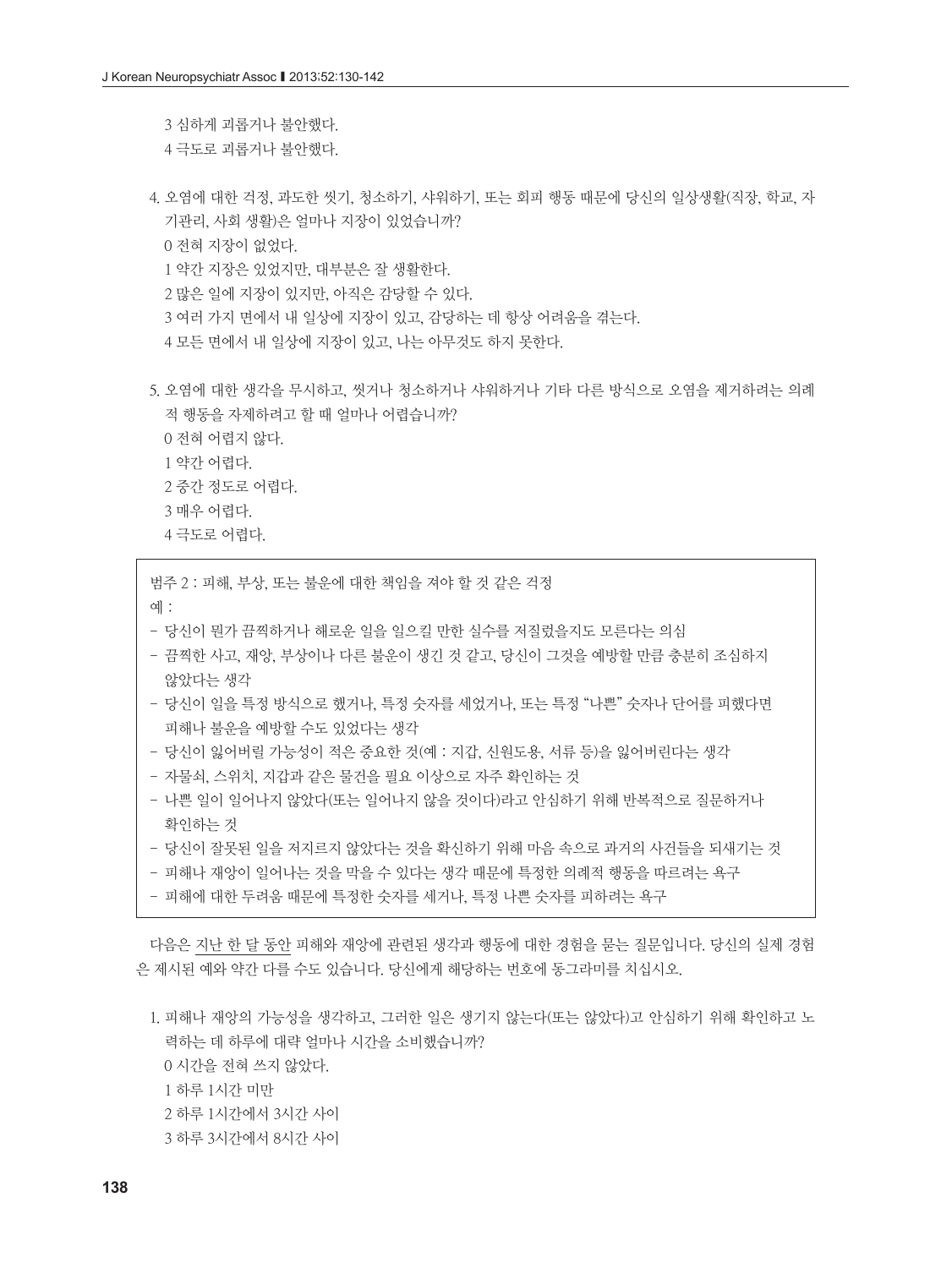4 하루 8시간 또는 그 이상

2. 위험을 확인하거나 피해나 재앙을 걱정하지 않기 위해 얼마나 그런 상황을 피했습니까? 0 전혀 피하지 않았다.

1 약간 피했다.

- 2 중간 정도로 피했다.
- 3 많이 피했다.
- 4 거의 모든 것을 심하게 피했다.
- 3. 피해나 재앙의 가능성에 대해 생각할 때 또는 이러한 것들에 대해 확인하거나 안심할 수 없을 때 얼마나 괴 롭거나 불안했습니까?
	- 0 전혀 괴롭거나 불안하지 않았다.
	- 1 약간 괴롭거나 불안했다.
	- 2 중간 정도로 괴롭거나 불안했다.
	- 3 심하게 괴롭거나 불안했다.
	- 4 극도로 괴롭거나 불안했다.
- 4. 피해나 재앙에 대해 생각하는 것, 또는 안심하기 위해 지나치게 확인하거나 질문하는 것 때문에 당신의 일 상생활(직장, 학교, 자기관리, 사회 생활)은 얼마나 지장이 있었습니까?
	- 0 전혀 지장이 없었다.
	- 1 약간 지장은 있었지만, 대부분은 잘 생활한다.
	- 2 많은 일에 지장이 있지만, 아직은 감당할 수 있다.
	- 3 여러 가지 면에서 내 일상에 지장이 있고, 감당하는 데 항상 어려움을 겪는다.
	- 4 모든 면에서 내 일상에 지장이 있고, 나는 아무 일도 하지 못한다.
- 5. 피해나 재앙에 대한 생각을 무시하고, 확인 또는 안심하기 위한 행동을 자제하려고 할 때 얼마나 어렵습니까? 0 전혀 어렵지 않다.
	- 1 약간 어렵다.
	- 2 중간 정도로 어렵다.
	- 3 매우 어렵다.
	- 4 극도로 어렵다.

범주 3 : 용납할 수 없는 생각들

예 :

- 당신의 의지와는 반대로 마음 속에 떠오르는 성행위, 부도덕, 또는 폭력에 대한 불쾌한 생각들
- 당신이 실제로 하기를 원치 않는 끔찍하거나, 부적절하거나, 또는 창피한 일을 하는 것에 대한 생각들
- 나쁜 생각 때문에 특정 행동을 반복하거나 의례적 행동을 따르는 것
- 원치 않거나 불쾌한 생각을 없애기 위해 마음속으로 특정 행동을 수행하거나 기도를 하는 것
- 원치 않거나 불쾌한 생각과 관련된 사람, 장소, 상황, 또는 그 밖에 그것을 떠오르게 만드는 대상을 회피하는 것

다음은 지난 한 달 동안 당신의 의지와는 반대로 마음 속에 떠오르는 원치 않는 생각들에 대한 경험을 묻는 질 문들입니다. 당신의 실제 경험은 제시된 예와 약간 다를 수도 있습니다. 당신에게 해당하는 번호에 동그라미를 치십시오.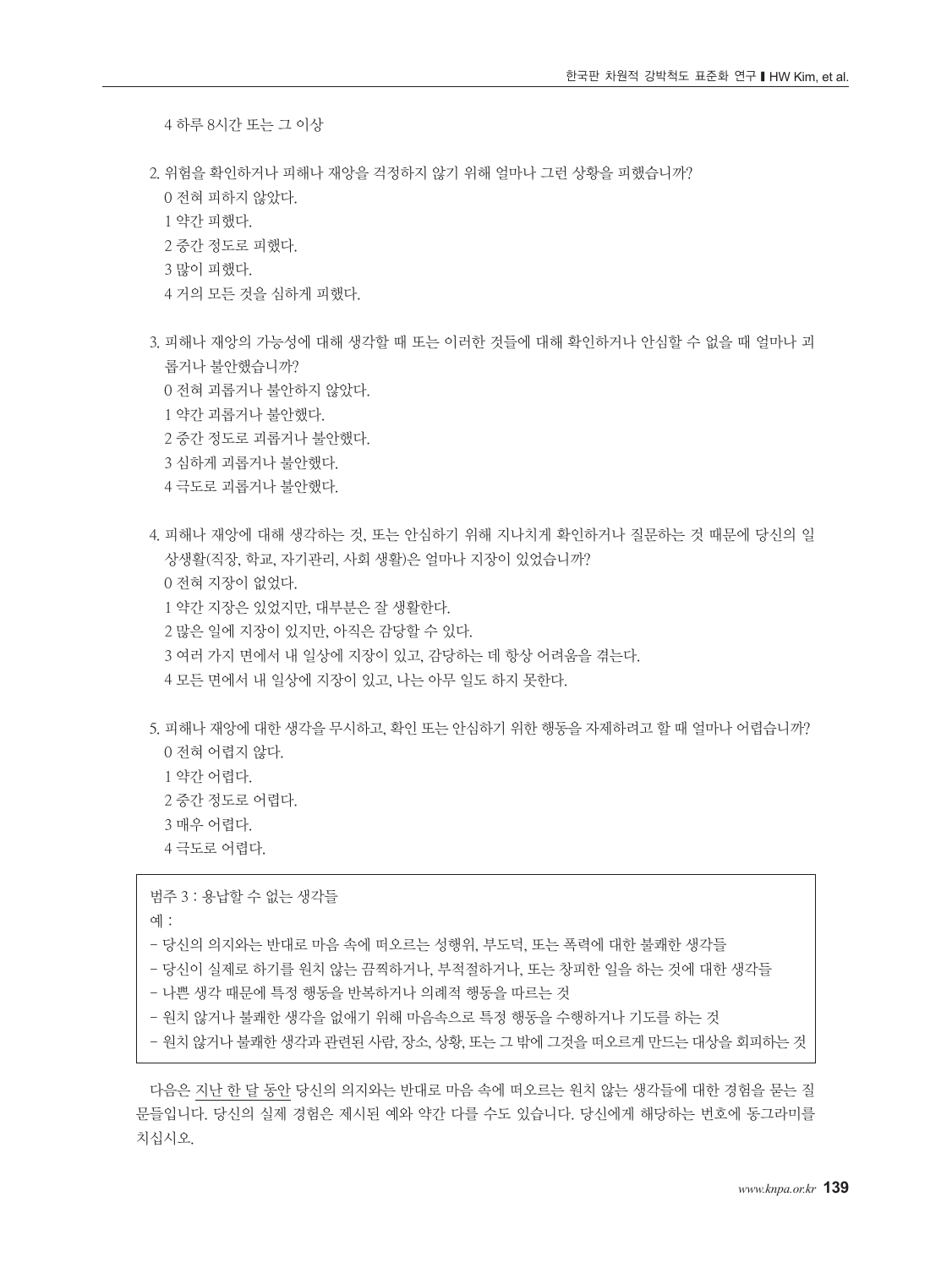- 1. 원치 않는 불쾌한 생각을 하고 그 생각을 다스리기 위한 실제 행동이나 정신적 행동을 하는 데 하루에 대략 얼마나 시간을 소비했습니까? 시간을 전혀 쓰지 않았다. 하루 1시간 미만 하루 1시간에서 3시간 사이 하루 3시간에서 8시간 사이
	- 하루 8시간 또는 그 이상
- 2. 원치 않거나 불쾌한 생각과 관련된 상황, 장소, 물건, 또는 그것을 떠오르게 만드는 대상(예 ; 숫자, 사람)을 얼마나 피했습니까? 전혀 피하지 않았다. 약간 피했다.
	- 중간 정도로 피했다.
	- 많이 피했다.
	- 거의 모든 것을 심하게 피했다.
- 3. 원치 않거나 불쾌한 생각이 당신의 의지와는 반대로 떠올랐을 때 얼마나 괴롭거나 불안했습니까?
	- 전혀 괴롭거나 불안하지 않았다.
	- 약간 괴롭거나 불안했다.
	- 중간 정도로 괴롭거나 불안했다.
	- 심하게 괴롭거나 불안했다.
	- 극도로 괴롭거나 불안했다.

4. 원치 않거나 불쾌한 생각이 떠오르는 것과 그것을 피하거나 다스리기 위한 노력 때문에 당신의 일상생활(직 장, 학교, 자기관리, 사회 생활)은 얼마나 지장이 있었습니까? 전혀 지장이 없었다. 약간 지장은 있었지만, 대부분은 잘 생활한다. 많은 일에 지장이 있지만, 아직은 감당할 수 있다. 여러 가지 면에서 내 일상에 지장이 있고, 감당하는 데 항상 어려움을 겪는다. 모든 면에서 내 일상에 지장이 있고, 나는 아무 일도 하지 못한다.

5. 원치 않거나 불쾌한 생각을 무시하고, 그것을 다스리기 위한 실제 행동이나 정신적 행동을 자제하려고 할 때 얼마나 어렵습니까? 전혀 어렵지 않다. 약간 어렵다. 중간 정도로 어렵다. 매우 어렵다. 극도로 어렵다.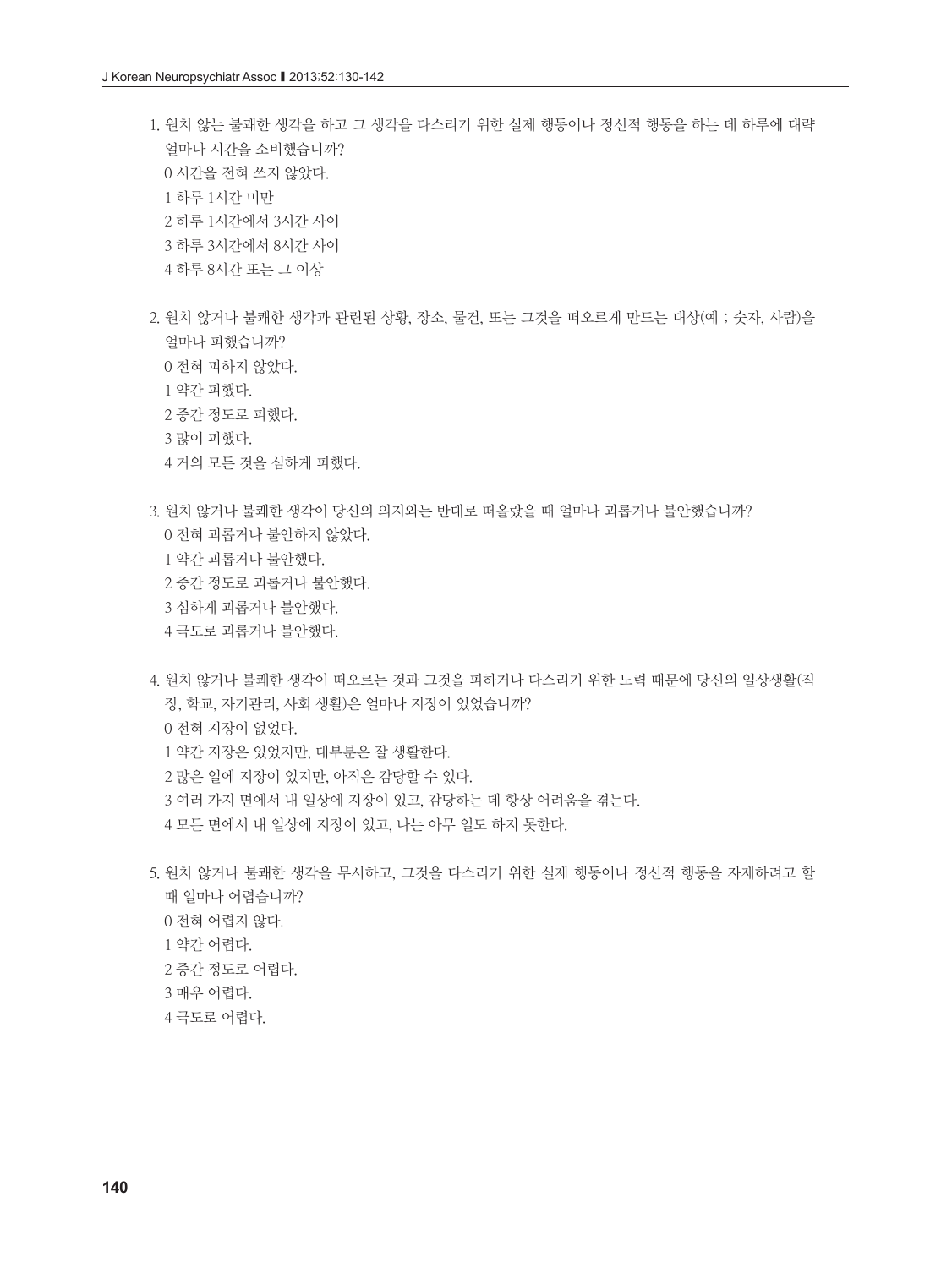범주 4 : 대칭, 완벽성, 그리고 사물이나 상황이 "정확하게 딱 맞아야 하는" 필요성에 관련된 걱정 예 : - 대칭, 균등, 균형 또는 정확성에 대한 필요성 - 무엇인가 "정확하게 딱 맞지 않다"라는 느낌 - "정확하게 딱 맞다" 또는 "균형이 잡혔다"라는 느낌이 들 때까지 의례적 행동을 반복하는 것 - 무의미한 것을 세는 것(예 : 천장의 타일, 문장 속의 단어)

- 필요 이상으로 물건을 순서대로 정리하는 것
- "정확하게 딱 맞다"라는 느낌이 들 때까지 무엇인가를 같은 방식으로 계속 반복해서 말해야 하는 것

다음은 지난 한 달 동안 무엇인가 "정확하게 딱 맞지 않다"라는 느낌, 그리고 순서, 대칭, 또는 균형을 맞추기 위한 행동들에 관한 경험을 묻는 질문들입니다. 당신의 실제 경험은 제시된 예와 약간 다를 수도 있습니다. 당신 에게 해당하는 번호에 동그라미를 치십시오.

1. 대칭, 순서, 또는 균형에 관한 원치 않는 생각을 하고, 그것을 맞추려는 행동을 하는 데 하루에 대략 얼마나 시간을 소비했습니까? 시간을 전혀 쓰지 않았다. 하루 1시간 미만 하루 1시간에서 3시간 사이 하루 3시간에서 8시간 사이 하루 8시간 또는 그 이상

2. 무엇인가 대칭이 아니거나 "정확하게 딱 맞지 않다"라는 느낌과 관련된 상황, 장소 또는 대상을 얼마나 피했 습니까? 0 전혀 피하지 않았다. 1 약간 피했다. 2 중간 정도로 피했다. 3 많이 피했다.

4 거의 모든 것을 심하게 피했다.

3. 무엇인가 "정확하게 딱 맞지 않다"라는 느낌이 들 때, 얼마나 괴롭거나 불안했습니까?

- 0 전혀 괴롭거나 불안하지 않았다.
- 1 약간 괴롭거나 불안했다.
- 2 중간 정도로 괴롭거나 불안했다.
- 3 심하게 괴롭거나 불안했다.
- 4 극도로 괴롭거나 불안했다.
- 4. 무엇인가 "정확하게 딱 맞지 않다"는 느낌과 그것을 순서대로 또는 딱 맞은 느낌이 들도록 맞추려는 노력들 때문에 당신의 일상생활(직장, 학교, 자기관리, 사회생활)은 얼마나 지장이 있었습니까? 0 전혀 지장이 없었다.
	- 1 약간 지장은 있었지만, 대부분은 잘 생활한다.
	- 2 많은 일에 지장이 있지만, 아직은 감당할 수 있다.
	- 3 여러 가지 면에서 내 일상에 지장이 있고, 감당하는 데 항상 어려움을 겪는다.